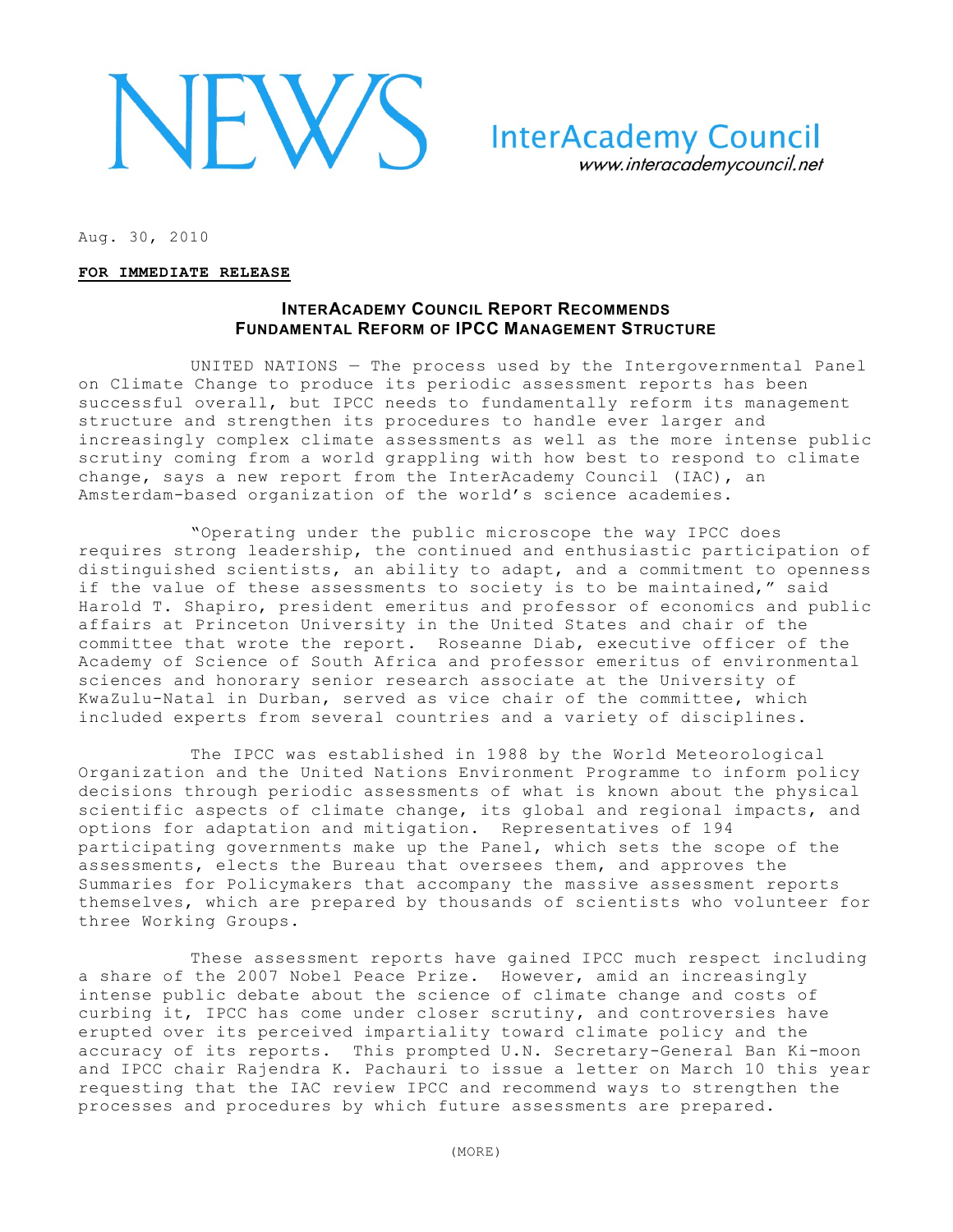IAC Review of IPCC - page 2

The IAC report makes several recommendations to fortify IPCC's management structure, including establishing an executive committee to act on the Panel's behalf and ensure that an ongoing decision-making capability is maintained. To enhance its credibility and independence, the executive committee should include individuals from outside the IPCC or even outside the climate science community. IPCC also should appoint an executive director — with the status of a senior scientist equal to that of the Working Group co-chairs  $-$  to lead the Secretariat, handle day-to-day operations, and speak on behalf of the organization. The current position of the IPCC secretary does not carry a level of autonomy or responsibility equivalent to that of executive directors at other organizations, the IAC committee found.

The part-time nature and fixed term of the IPCC chair's position has many advantages, the committee said, but the current limit of two sixyear terms is too long. The IPCC chair and the proposed executive director, as well as the Working Group co-chairs, should be limited to the term of one assessment in order to maintain a variety of perspectives and fresh approach to each assessment. Formal qualifications for the chair and all other Bureau members need to be developed, as should a rigorous conflict-of-interest policy to be applied to senior IPCC leadership and all authors, review editors, and staff responsible for report content, the committee added.

Given that the IAC report was prompted in part by the revelation of errors in the last assessment, the committee examined IPCC's review process as well. It concluded that the process is thorough, but stronger enforcement of existing IPCC review procedures could minimize the number of errors. To that end, IPCC should encourage review editors to fully exercise their authority to ensure that all review comments are adequately considered. Review editors should also ensure that genuine controversies are reflected in the report and be satisfied that due consideration was given to properly documented alternative views. Lead authors should explicitly document that the full range of thoughtful scientific views has been considered.

The use of so-called gray literature from unpublished or nonpeer-reviewed sources has been controversial, although often such sources of information and data are relevant and appropriate for inclusion in the assessment reports. Problems occur because authors do not follow IPCC's guidelines for evaluating such sources and because the guidelines themselves are too vague, the committee said. It recommended that these guidelines be made more specific — including adding guidelines on what types of literature are unacceptable — and strictly enforced to ensure that unpublished and non-peer-reviewed literature is appropriately flagged.

The committee also called for more consistency in how the Working Groups characterize uncertainty. In the last assessment, each Working Group used a different variation of IPCC's uncertainty quidelines, and the committee found that the guidance is not always followed. The Working Group II report, for example, contains some statements that were assigned high confidence but for which there is little evidence. In future assessments, all Working Groups should qualify their understanding of a topic by describing the amount of evidence available and the degree of agreement among experts; this is known as the level of understanding scale. And all Working Groups should use a probability scale to quantify the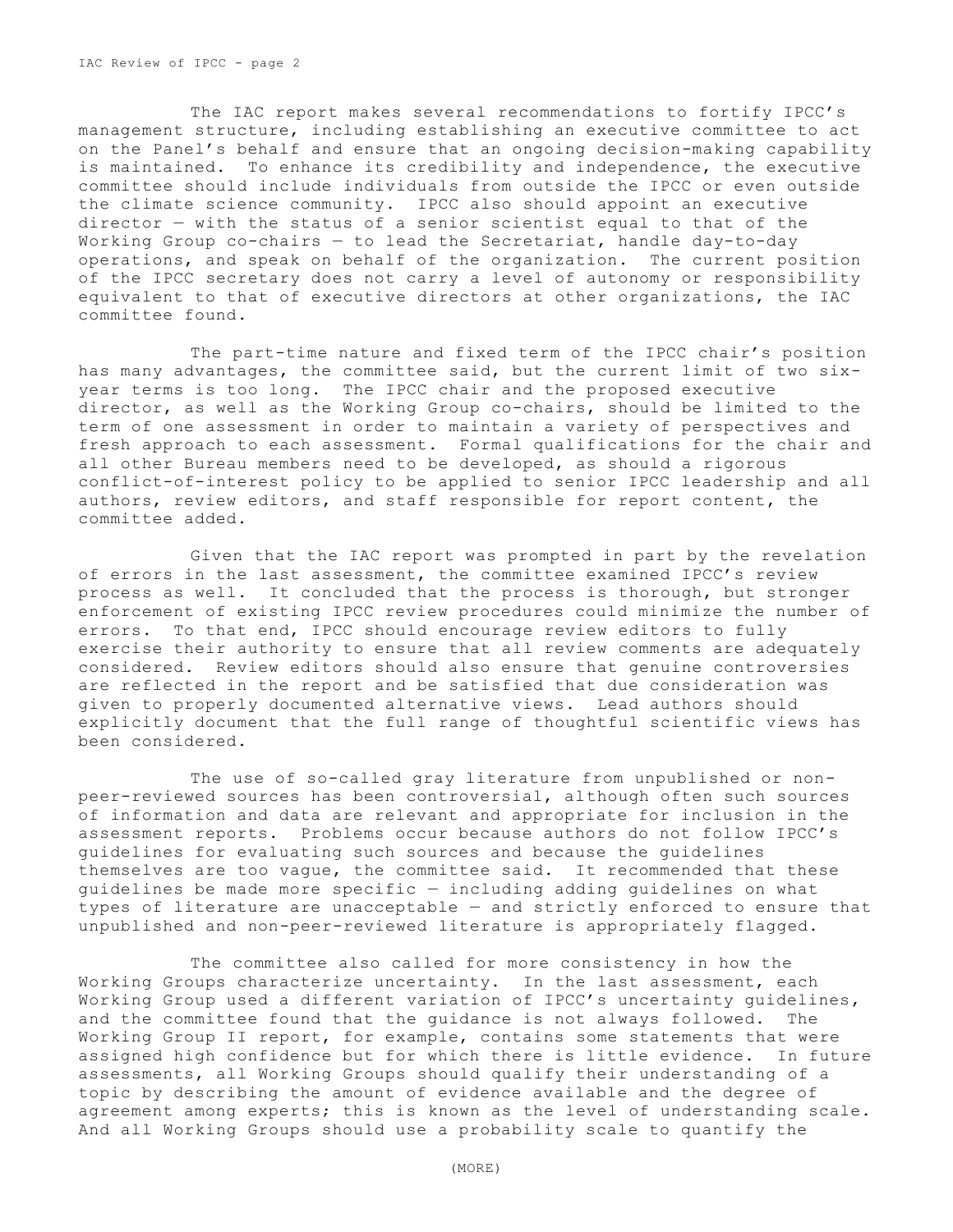IAC Review of IPCC - page 3

likelihood of a particular event occurring, but only when there is sufficient evidence to do so.

IPCC's slow and inadequate response to revelations of errors in the last assessment, as well as complaints that its leaders have gone beyond IPCC's mandate to be "policy relevant, not policy prescriptive" in their public comments, have made communications a critical issue. The IAC report recommends that IPCC complete and implement a communications strategy now in development. The strategy should emphasize transparency and include a plan for rapid but thoughtful response to crises. The relevance of the assessments to stakeholders also needs to be considered, which may require more derivative products that are carefully crafted to ensure consistency with the underlying assessments. Guidelines are also needed on who can speak on behalf of IPCC and how to do so while remaining within the bounds of IPCC reports and mandates.

The IAC committee credited IPCC with having proved its adaptability, and urged it to be even more creative in maintaining flexibility in the character and structure of assessments, including possibly releasing the Working Group I report, which examines the physical scientific aspects of climate change, a few years ahead so the other Working Groups can take advantage of the results.

The committee emphasized that in the end the quality of the assessment process and results depends on the quality of the leadership at all levels: "It is only by engaging the energy and expertise of a large cadre of distinguished scholars as well as the thoughtful participation of government representatives that high standards are maintained and that truly authoritative assessments continue to be produced." It also stressed that because intense scrutiny from policymakers and the public is likely to continue, IPCC needs to be as transparent as possible in detailing its processes, particularly its criteria for selecting participants and the type of scientific and technical information to be assessed.

The committee's report was informed by public meetings where presentations were made by IPCC and U.N. officials as well as experts with different perspectives of IPCC processes and procedures. The committee also gathered input from experts and groups via interviews and a widely circulated questionnaire that was posted on the web so the public could comment.

The IAC report is expected to be considered at the  $32<sup>nd</sup>$  Plenary Session of the IPCC in Busan, South Korea, Oct. 11-14. The report was sponsored by the United Nations Environment Programme. A committee roster follows. The report is available online at [http://reviewipcc.interacademycouncil.net/.](http://reviewipcc.interacademycouncil.net/)

Founded in 2000, the IAC was created to mobilize top scientists and engineers around the world to provide evidence-based advice to international bodies such as the United Nations and World Bank — including preparing expert, peer-reviewed studies upon request. It is co-chaired by Robbert Dijkgraaf, president of the Royal Netherlands Academy of Arts and Sciences, and Lu Yongxiang, president of the Chinese Academy of Sciences. The IAC Secretariat is hosted by the Royal Netherlands Academy of Arts and Sciences in Amsterdam.

Media Contacts: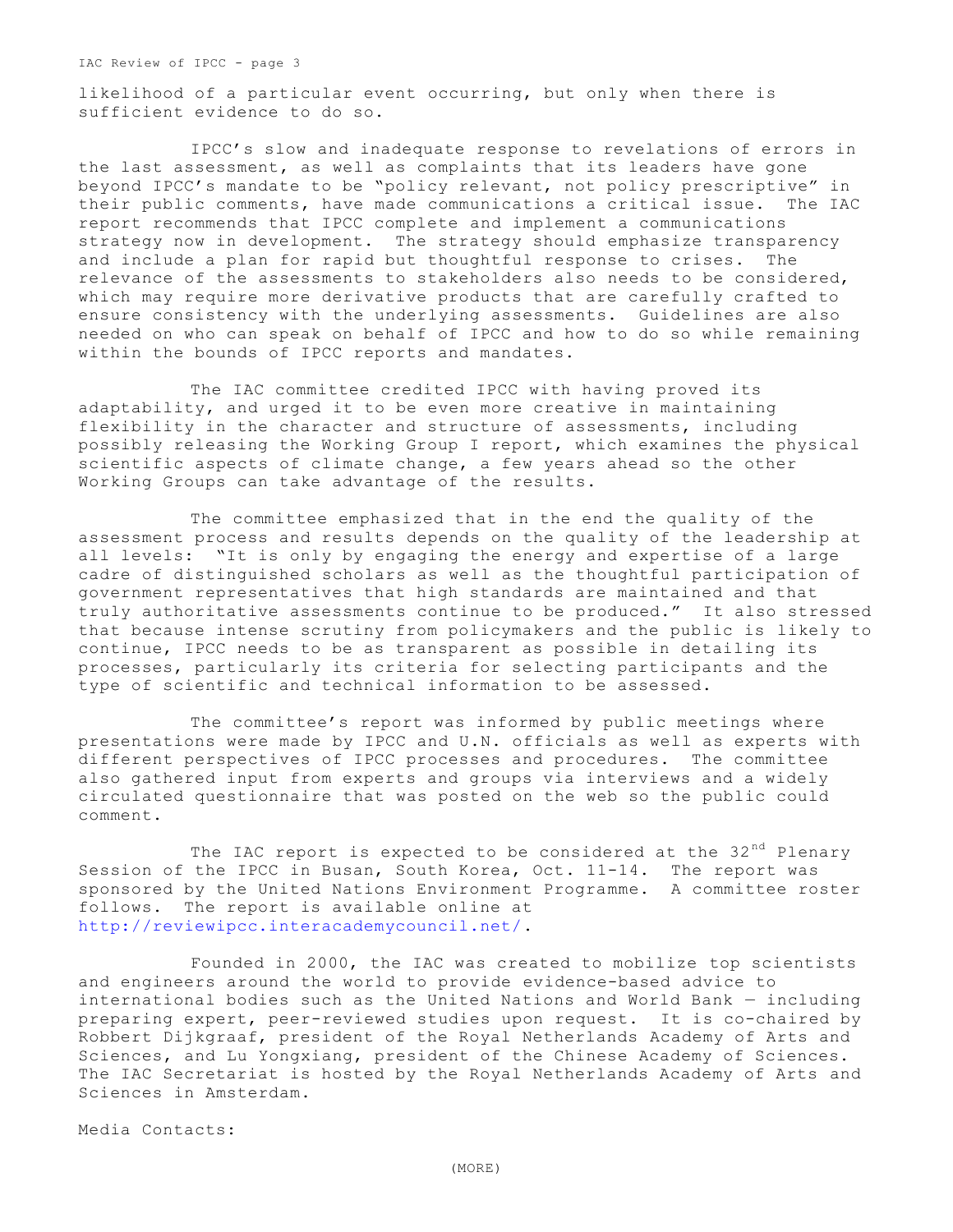IAC Review of IPCC - page 4

William Kearney InterAcademy Council U.S. National Academy of Sciences, Washington, D.C. +1 202-334-2138/ +1 202 450-9166 (mobile) [wkearney@nas.edu](mailto:wkearney@nas.edu)

Irene van Houten Royal Netherlands Academy of Arts and Sciences, Amsterdam +31 20 5510733 / +31 6 1137 5909 [irene.van.houten@bureau.knaw.nl](mailto:irene.van.houten@bureau.knaw.nl)

```
Alice Henchley or Bill Hartnett
The Royal Society, London
+44 207 451 2514 / +207 451 2516/ +44 7931 423323 (mobile)
alice.henchley@royalsociety.org / bill.hartnett@royalsociety.org
```
 $\#$   $\#$   $\#$ 

### **INTERACADEMY COUNCIL**

#### **Committee to Review the Intergovernmental Panel on Climate Change**

Harold T. Shapiro *(chair)* President Emeritus and Professor of Economics and Public Affairs Princeton University Princeton, N.J. United States

Roseanne Diab *(vice chair)* Executive Officer Academy of Science of South Africa; and Professor Emeritus and Honorary Senior Research Associate University of KwaZulu Natal Durban, South Africa

Carlos Henrique de Brito Cruz Scientific Director Sao Paulo Research Foundation, and Professor Gleb Wataghin Physics Institute University of Campinas Sao Paulo, Brazil

Professor University of Maryland College Park; and Senior Fellow Resources for the Future Washington, D.C. United States

Jingyun Fang Cheung Kong Professor and Chair Department of Ecology Peking University Beijing, China

Louise O. Fresco Professor University of Amsterdam Netherlands

Syukuro Manabe Senior Meteorologist Princeton University Princeton, N.J. United States

Maureen Cropper